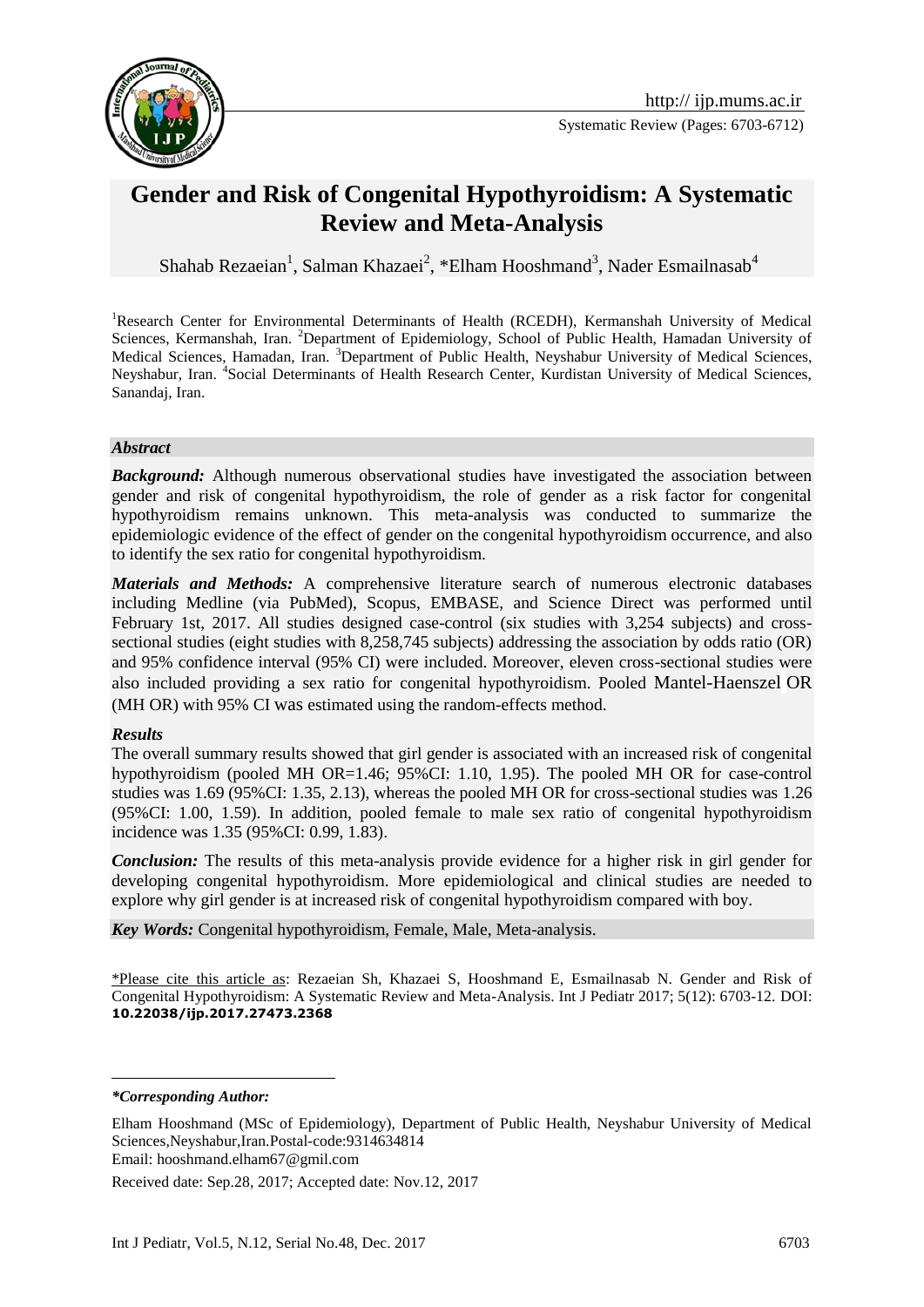## **1- INTRODUCTION**

 Congenital hypothyroidism, as a most common endocrine disease in newborns, classified into permanent and transient congenital hypothyroidism and affects approximately one in 3,000 to 4,000 live births (1). A number of epidemiological and clinical studies have shown that multiple factors may be involved in congenital hypothyroidism occurrence, including race and ethnicity (2), environmental factors (3), characteristics of birth and pregnancy (4), and screening programs (5, 6). One of the most important and fundamental biologic factors is gender variable which the its inequalities has been reported in the health related outcomes (7).

Although numerous observational studies have also investigated the association between gender and risk of congenital hypothyroidism, the role of gender as a risk factor for congenital hypothyroidism remains unknown. There are inconsistent findings about congenital hypothyroidism occurrence risk with regard to gender. Some researchers have found an increased risk of congenital hypothyroidism in girls (3, 8, 9) whereas others have demonstrated that congenital hypothyroidism occurrence is associated with boy gender (10-12) or no variation by gender (4, 13, 14). In addition to the inconsistencies noted above, many other factors including sample size, chance, study design, different prevalence across the populations, and differing statistical methods may be related to differences in the association between gender and congenital hypothyroidism occurrence. A reliable estimate can be achieved using a comprehensive meta-analysis.

We, therefore, performed a systematic review and meta-analysis to summarize the epidemiologic evidence of the effect of gender on the congenital hypothyroidism occurrence, and also to identify the sex ratio for congenital hypothyroidism.

## **2- MATERIALS AND METHODS**

## **2-1. Search Strategies**

 A comprehensive literature searches of numerous electronic databases including Medline (via PubMed), Scopus, EMBASE, and Science Direct was performed using the terms "congenital hypothyroidism and gender", "congenital hypothyroidism and sex", and "congenital hypothyroidism prevalence" up until February 1st, 2017. The search was limited to all studies designed case-control and cross-sectional studies in humans with no language restrictions. The reference list of retrieved papers was manually reviewed to identify additional relevant studies.

## **2-2. Data Extraction and Quality Assessment**

Two independent authors (SR and EH) reviewed the retrieved studies and the following information was extracted: (1) name of the first author, (2) publication year and location of study conduction, (3) study design: cross-sectional or casecontrol study, (4) type of congenital hypothyroidism (permanent, transient, or mixed), (5) total sample size, (6) the numbers of case and control and reported odds ratio (OR) (in case-control studies), (7) the reported prevalence of congenital hypothyroidism (in cross-sectional studies), (8) number of girls and boys, and (9) sex ratio. The kappa statistics (95%) was used to identify the inter-authors reliability. The third author (SK) was considered as arbiter to resolve any disagreements. The STROBE statement was used to assess the quality of studies (15). All of the studies retrieved in the meta-analysis were assessed as high quality.

## **2-3. Statistical Analysis**

The comprehensive meta-analysis software version 2.0 was used for this metaanalysis. There were found only six case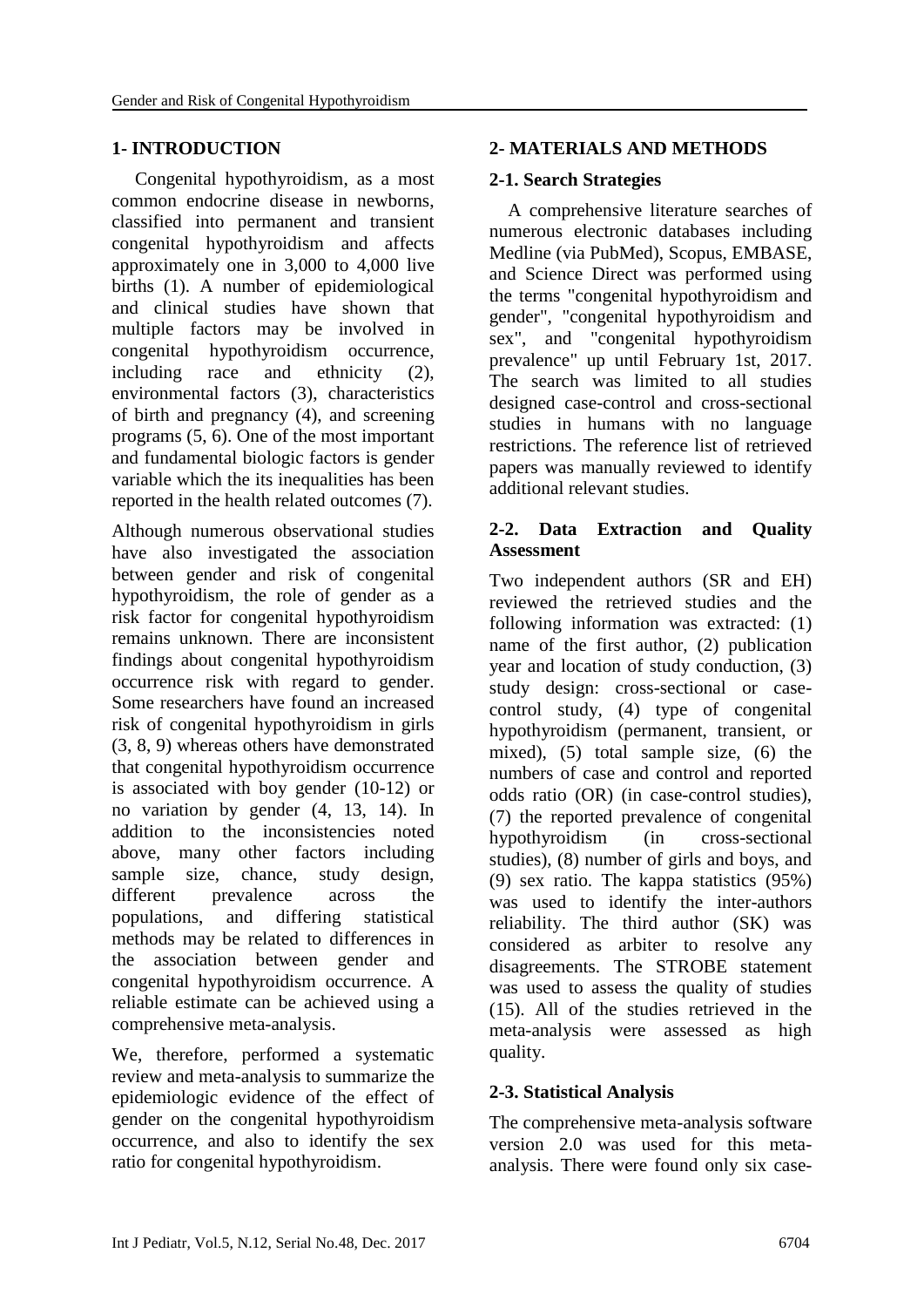control studies addressing the association. Five of them reported unadjusted OR of congenital hypothyroidism risk factors for mixed congenital hypothyroidism (3, 4, 16-18), and one reported separately for permanent and transient congenital hypothyroidism (8). Hence, due to the small number of studies on type of congenital hypothyroidism, stratified analyses were not performed. Eight crosssectional studies were also found with addressing the association (10, 12, 19-24). In addition, eleven cross-sectional studies were included providing a sex ratio for congenital hypothyroidism (25-35). The pooled Mantel-Haenszel OR (MH OR) with 95% confidence interval (95%CI) estimating the association between gender and congenital hypothyroidism was obtained using the random effect model. In addition, pooled sex ratio (female to male) was computed using the random effects meta-analysis.

The heterogeneity of results across studies was checked using Cochran's Q test (with P-value  $\leq 0.10$  and it was quantified by the  $I^2$  statistic. The  $I^2$  statistic greater than 50% was considered as significant heterogeneity across studies. Tau-squared  $(t<sup>2</sup>$  or Tau<sup>2</sup>) statistic and Egger's linear regression test were used to explore the between-study variance and to investigate publication bias, respectively (36). The PRISMA statement was used as a guide to better-quality reporting of the current review (37).

## **3- RESULTS**

## **3-1. Description of studies**

 The characteristics of the studies included in the meta-analysis are shown in Table.1. Of 1,607 retrieved studies, six case-control and eight cross-sectional studies involving 3,254 and 8,258,745 subjects were included in the metaanalysis, respectively. **Figure.1** presents the flow diagram of the literature search process.

## **3-2. Summary result of the association of gender and congenital hypothyroidism risk**

The overall summary results of both casecontrol and cross-sectional studies (**Figure.2**) showed that female gender increased the risk of congenital hypothyroidism (pooled MH OR=1.46; 95%CI: 1.10, 1.95). There was a significant heterogeneity in the overall pooled MH OR among case-control and cross-sectional studies  $(I^2=68.38\%, P)$ *heterogeneity*<0.001).

Summary results of six case-control studies (**Figure.2**) indicated that female gender was a significant risk factor for occurrence of congenital hypothyroidism (pooled MH OR= 1.69; 95%CI: 1.35, 2.13). There was not heterogeneity in the overall pooled MH OR in the case-control studies  $(I^2=44.44\%, P_{heterogeneity}=0.109)$ .

Summary results of eight cross-sectional studies (Figure.2), also indicated that female gender was a significant risk factor for occurrence of congenital hypothyroidism (pooled MH OR= 1.26; 95%CI: 1.00, 1.59). There was a significant heterogeneity in the overall pooled MH OR in the cross-sectional studies  $(I^2=67.7\%$ , P  $_{heterogeneity}=0.003$ ).

We found a pooled female to male sex ratio of congenital hypothyroidism incidence of 1.35 (95%CI: 0.99, 1.83) with a significant heterogeneity among studies (I2 =79.8%, P *heterogeneity*<0.001).

The pooled female to male sex ratio of congenital hypothyroidism incidence by type of congenital hypothyroidism were 1.53 for mixed, 1.44 for permanent, and 0.78 for transient congenital hypothyroidism (**Figure.3**).

## **3-3. Publication Bias**

The publication bias was assessed using the funnel plot as well as Begg's and Egger's tests. No publication bias was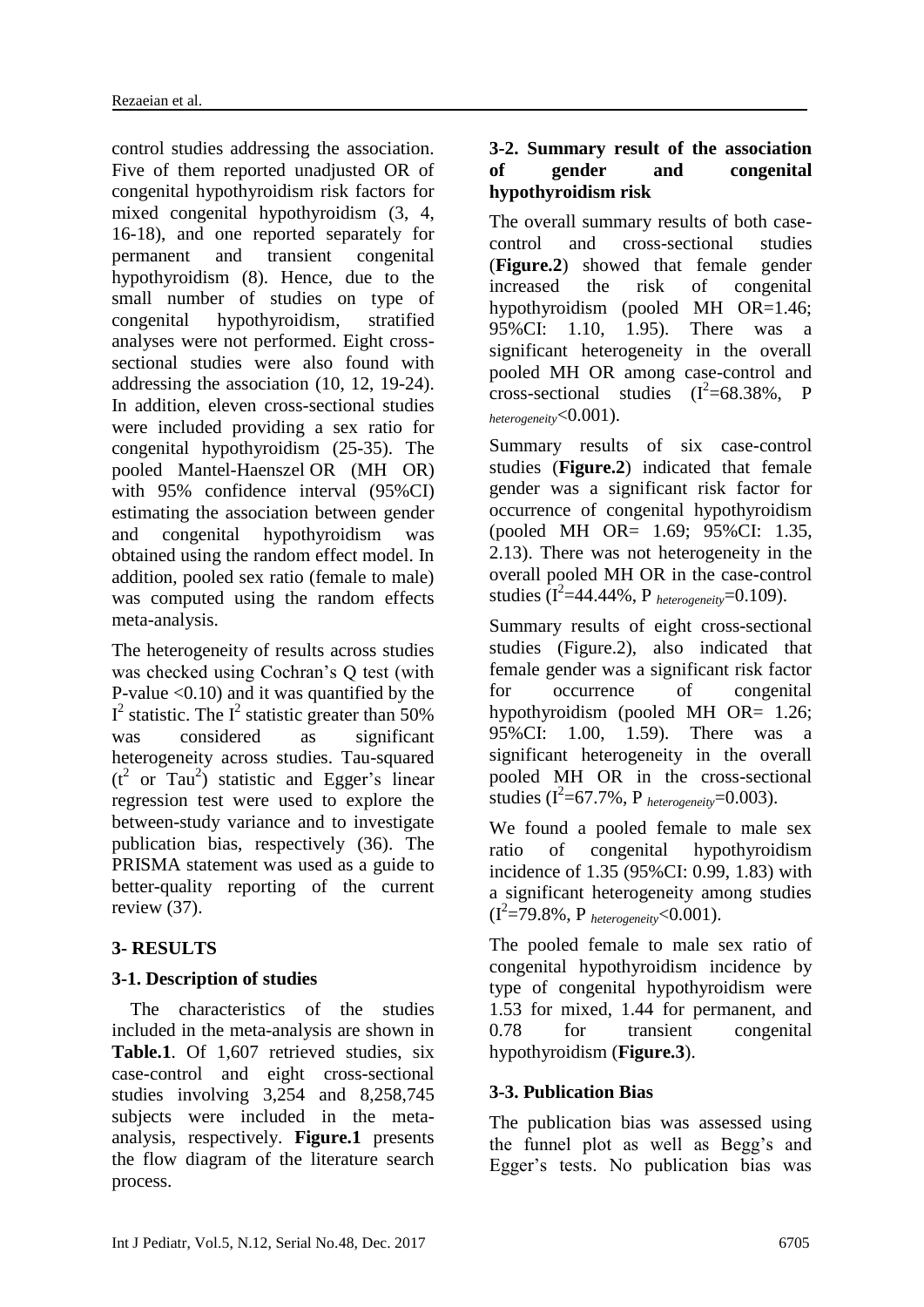## detected by the results of Begg's and Egger's tests for both case-control

(P=0.171) and cross-sectional studies (P=0.881) (**Figure.4**).

 **Table-1**: Characteristics of the studies on the effect of gender and congenital hypothyroidism risk included in the meta-analysis

| Study                          | Country   | Study design    | Cases       | Controls | <b>Patients</b> | Total<br>sample<br>size |
|--------------------------------|-----------|-----------------|-------------|----------|-----------------|-------------------------|
| Abdelmoktader et al., 2013 (3) | Egypt     | Case-control    | 320         | 320      |                 |                         |
| Kurinczuk et al., 2002 (16)    | Australia | Case-control    | 126         | 1260     |                 |                         |
| Medda et al., 2005 (8)         | Italy     | Case-control    | 155<br>619  |          |                 |                         |
| Rezaeian et al., 2013 (4)      | Iran      | Case-control    | 277<br>1036 |          |                 |                         |
| Sepandi et al., 2009 (18)      | Iran      | Case-control    | 126<br>401  |          |                 |                         |
| Zhou et al., 2015 (17)         | China     | Case-control    | 375<br>125  |          |                 |                         |
| Anastasovska et al., 2014 (19) | Macedonia | Cross-sectional |             |          | 8               | 9757                    |
| Dorreh et al., 2014 (12)       | Iran      | Cross-sectional |             |          | 414             | 127112                  |
| Golbahar et al., 2010 (20)     | Bahrain   | Cross-sectional |             |          | 6               | 17806                   |
| Gu et al., 2007 (23)           | Japan     | Cross-sectional |             |          | 1586            | 7503772                 |
| Kocova et al., 2015 (24)       | Macedonia | Cross-sectional |             |          | 83              | 215077                  |
| Law et al., 1998 (22)          | UK.       | Cross-sectional |             |          | 103             | 302741                  |
| Mikelsaar et al., 1998 (21)    | Estonia   | Cross-sectional |             |          | 7               | 20021                   |
| Zeinalzadeh et al., 2012 (10)  | Iran      | Cross-sectional |             |          | 94              | 62459                   |

#### Identification



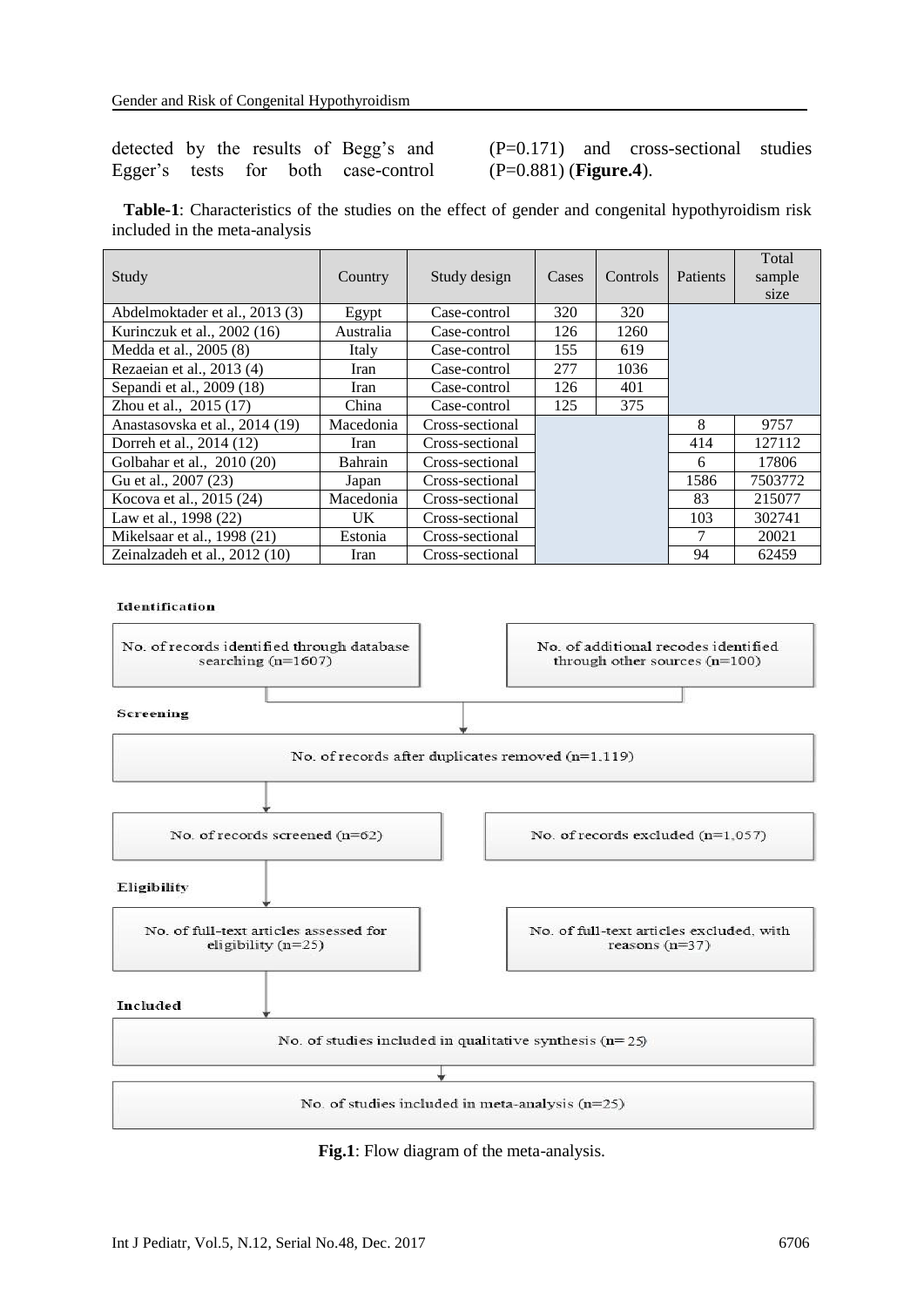| Group by        | Study name         | <b>Statistics for each study</b> |      |                              |       |     | MH odds ratio and 95% CI |             |  |
|-----------------|--------------------|----------------------------------|------|------------------------------|-------|-----|--------------------------|-------------|--|
| <b>Study</b>    |                    | MН<br>odds ratio limit           |      | Lower Upper<br>limit p-Value |       |     |                          |             |  |
| Case-control    | Abdelmoktader 2013 | 1.82                             | 1.33 | 2.50                         | 0.000 |     |                          |             |  |
| Case-control    | Kurinczuk 2002     | 2.61                             | 1.75 | 3.91                         | 0.000 |     |                          |             |  |
| Case-control    | Medda 2005         | 1.62                             | 1.13 | 2.31                         | 0.009 |     |                          |             |  |
| Case-control    | Rezaeian 2013      | 1.28                             | 0.98 | 1.67                         | 0.069 |     |                          |             |  |
| Case-control    | Sepandi 2009       | 1.70                             | 1.14 | 2.55                         | 0.010 |     |                          |             |  |
| Case-control    | Zhou 2015          | 1.53                             | 1.02 | 2.31                         | 0.039 |     |                          |             |  |
| Case-control    |                    | 1.69                             | 1.35 | 2.13                         | 0.000 |     |                          |             |  |
| Cross-sectional | Anastasovska 2014  | 0.81                             | 0.19 | 3.39                         | 0.772 |     |                          |             |  |
| Cross-sectional | Dorreh 2014        | 1.00                             | 0.82 | 1.21                         | 1.000 |     |                          |             |  |
| Cross-sectional | Golbahar 2010      | 0.97                             | 0.20 | 4.82                         | 0.972 |     |                          |             |  |
| Cross-sectional | Gu 2007            | 1.31                             | 1.19 | 1.45                         | 0.000 |     |                          |             |  |
| Cross-sectional | Law 1998           | 1.80                             | 1.21 | 2.69                         | 0.004 |     |                          |             |  |
| Cross-sectional | Mikelsaar 1998     | 6.74                             | 0.81 | 56.02                        | 0.077 |     |                          |             |  |
| Cross-sectional | Mirjana 2015       | 1.99                             | 1.27 | 3.12                         | 0.003 |     |                          |             |  |
| Cross-sectional | Zeinalzadeh 2012   | 0.77                             | 0.51 | 1.16                         | 0.207 |     |                          |             |  |
| Cross-sectional |                    | 1.26                             | 1.00 | 1.59                         | 0.048 |     |                          |             |  |
| Overall         |                    | 1.46                             | 1.10 | 1.95                         | 0.009 |     |                          |             |  |
|                 |                    |                                  |      |                              |       | 0.5 |                          | 2           |  |
|                 |                    |                                  |      |                              |       |     | Protective               | Risk factor |  |

**Fig.2**: Forest plot of odds ratio estimate of association between gender and congenital hypothyroidism by study type.

| <b>Group by</b> | <b>Study name</b>      | <b>Statistics for each study</b> |                 |            | Sex ratio and 95% CI |     |            |                     |
|-----------------|------------------------|----------------------------------|-----------------|------------|----------------------|-----|------------|---------------------|
| <b>Type</b>     |                        |                                  | Sex Lower Upper |            |                      |     |            |                     |
|                 |                        | ratio                            |                 |            | limit limit p-Value  |     |            |                     |
| Mixed           | Abdelmoktader 2013.69  |                                  | 1.28            | 2.22       | 0.000                |     |            |                     |
| Mixed           | Al-Maghamsi 2002 3.18  |                                  | 1.44            | 7.02       | 0.004                |     |            |                     |
| Mixed           | Anastasovska 2014 0.60 |                                  | 0.11            | 3.40       | 0.564                |     |            |                     |
| Mixed           | <b>Darrell</b> 1981    | 2.20                             | 1.06            | 4.56       | 0.034                |     |            |                     |
| Mixed           | Dorreh 2014            | 0.95                             | 0.75            | 1.21       | 0.688                |     |            |                     |
| Mixed           | Gu 2007                | 1.25                             | 1.10            | 1.41       | 0.000                |     |            |                     |
| Mixed           | Henry 2002             | 1.44                             | 0.69            | 3.00       | 0.325                |     |            |                     |
| Mixed           | Jacobsen 1981          | 2.13                             | 1.18            | 3.86       | 0.012                |     |            |                     |
| Mixed           | Kevalee 2004           | 2.00                             | 0.97            | 4.11       | 0.060                |     |            |                     |
| Mixed           | Kocova 2015            | 1.86                             | 1.08            | 3.21       | 0.025                |     |            |                     |
| Mixed           | Kurinezuk 2002         | 2.50                             | 1.58            | 3.95       | 0.000                |     |            |                     |
| Mixed           | Law 1998               | 1.71                             | 1.05            | 2.78       | 0.030                |     |            |                     |
| Mixed           | Marcela 1999           | 1.81                             | 1.44            | 2.28       | 0.000                |     |            |                     |
| Mixed           | Mikelsaar 1998         | 6.00                             |                 | 0.57 63.68 | 0.137                |     |            |                     |
| Mixed           | Rezaeian 2013          | 1.35                             | 1.01            | 1.80       | 0.044                |     |            |                     |
| Mixed           | Sepandi 2009           | 1.33                             | 0.87            | 2.05       | 0.190                |     |            |                     |
| Mixed           | Skordis 2005           | 2.07                             | 1.21            | 3.56       | 0.008                |     |            |                     |
| Mixed           | Waller 2000            | 2.02                             | 1.80            | 2.28       | 0.000                |     |            |                     |
| Mixed           | Zeinalzadeh 2012       | 0.71                             | 0.43            | 1.17       | 0.178                |     |            |                     |
| Mixed           | Zhao 2016              | 1.06                             | 0.95            | 1.19       | 0.264                |     |            |                     |
| Mixed           | Zhou 2015              | 1.23                             | 0.80            | 1.90       | 0.342                |     |            |                     |
| Mixed           |                        | 1.53                             | 1.30            | 1.81       | 0.000                |     |            |                     |
| Permanent       | Delvecchio 2015        | 2.41                             | 1.70            | 3.42       | 0.000                |     |            |                     |
| Permanent       | Dorreh, 2014           | 1.10                             | 0.71            | 1.70       | 0.657                |     |            |                     |
| Permanent       | Golbahar 2010          | 1.00                             | 0.14            | 7.10       | 1.000                |     |            |                     |
| Permanent       | Hashemipour 2013 1.03  |                                  | 0.82            | 1.31       | 0.778                |     |            |                     |
| Permanent       | Medda 2005             | 1.69                             | 1.12            | 2.56       | 0.013                |     |            |                     |
| Permanent       |                        | 1.44                             | 1.03            | 2.02       | 0.035                |     |            |                     |
| Transient       | Dorreh 2014,           | 0.88                             | 0.56            | 1.39       | 0.591                |     |            |                     |
| Transient       | Medda, 2005            | 0.50                             | 0.14            | 1.82       | 0.292                |     |            |                     |
| Transient       |                        | 0.78                             | 0.41            | 1.51       | 0.463                |     |            |                     |
| Overall         |                        | 1.35                             | 0.99            | 1.83       | 0.054                |     |            |                     |
|                 |                        |                                  |                 |            |                      | 0.5 |            | $\overline{2}$<br>1 |
|                 |                        |                                  |                 |            |                      |     | Protective | Risk factor         |

**Fig.3**: Forest plot of sex ratio for congenital hypothyroidism in total studies by type of congenital hypothyroidism  $(I^2=79.8, P_{heterogeneity}<0.001)$ .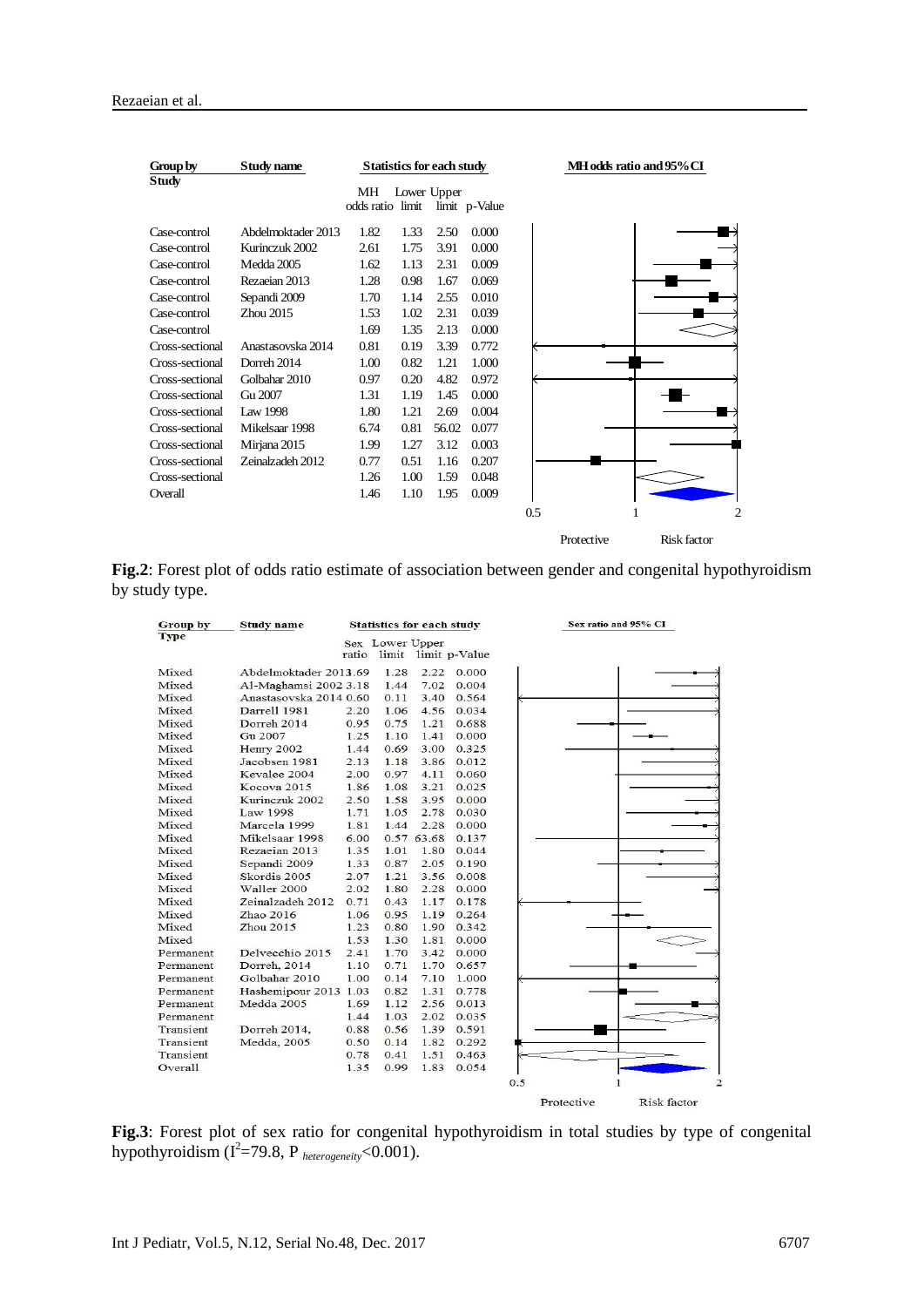

**Fig.4**: Funnel plot of included studies in the meta-analysis by study design: (A) case-control studies, (B) cross-sectional studies.

## **4- DISCUSSION**

 The results of the present meta-analysis suggest a higher chance of developing congenital hypothyroidism in girl infants than boys both in subgroups of casecontrol and cross-sectional studies. The sex ratio (female to male ratio) of congenital hypothyroidism incidence was also significant which this ratio was 44% higher in girls than boys in permanent type, and 22% was lower in girls than boys in transient type of congenital hypothyroidism. However, the results indicated that female gender is a weak, but significant risk factor to occurrence of congenital hypothyroidism.

Although, a stronger association may be considered as a causal relationship and poor association may be due to confounding factors. However, the weak and significant association does not deny causality connection (38). Given that our results showed contradictory in sex ratio for permanent and transient congenital hypothyroidism, therefore integration of the results may be lead to null in association and subgroup analysis in congenital hypothyroidism types is needed. But due to the small number of retrieved studies based on the type of congenital hypothyroidism the result may not be consistent. Congenital hypothyroidism is considered as a sporadic disease, so that there is no family history in 98% of cases and also in terms of inheritance the rate of disagreement in single-egg twins is 92% (39). In many studies, race (40, 41), environmental factors,  $(42)$ , and conditions around childbirth (3, 4, 8, 43) has been reported as the major risk factors for congenital hypothyroidism; but there are conflicting results about the role of gender on the occurrence of congenital hypothyroidism (3, 4, 44). A study conducted in the USA (45) on newborn infants during 1993-2000 to investigate the sex ratio of congenital hypothyroidism showed that this ratio in permanent cases always was higher in girls than boys and the ratio was various in different states; but there was no significant difference between two sexes for type of transient (45). Accordingly, difference in sex ratio is related to obtain the same result in population groups with high heterogeneity with regard to race and geographical location. According to this study, the pooled results of 14 studies with a sample size of 8,261,999 subjects in the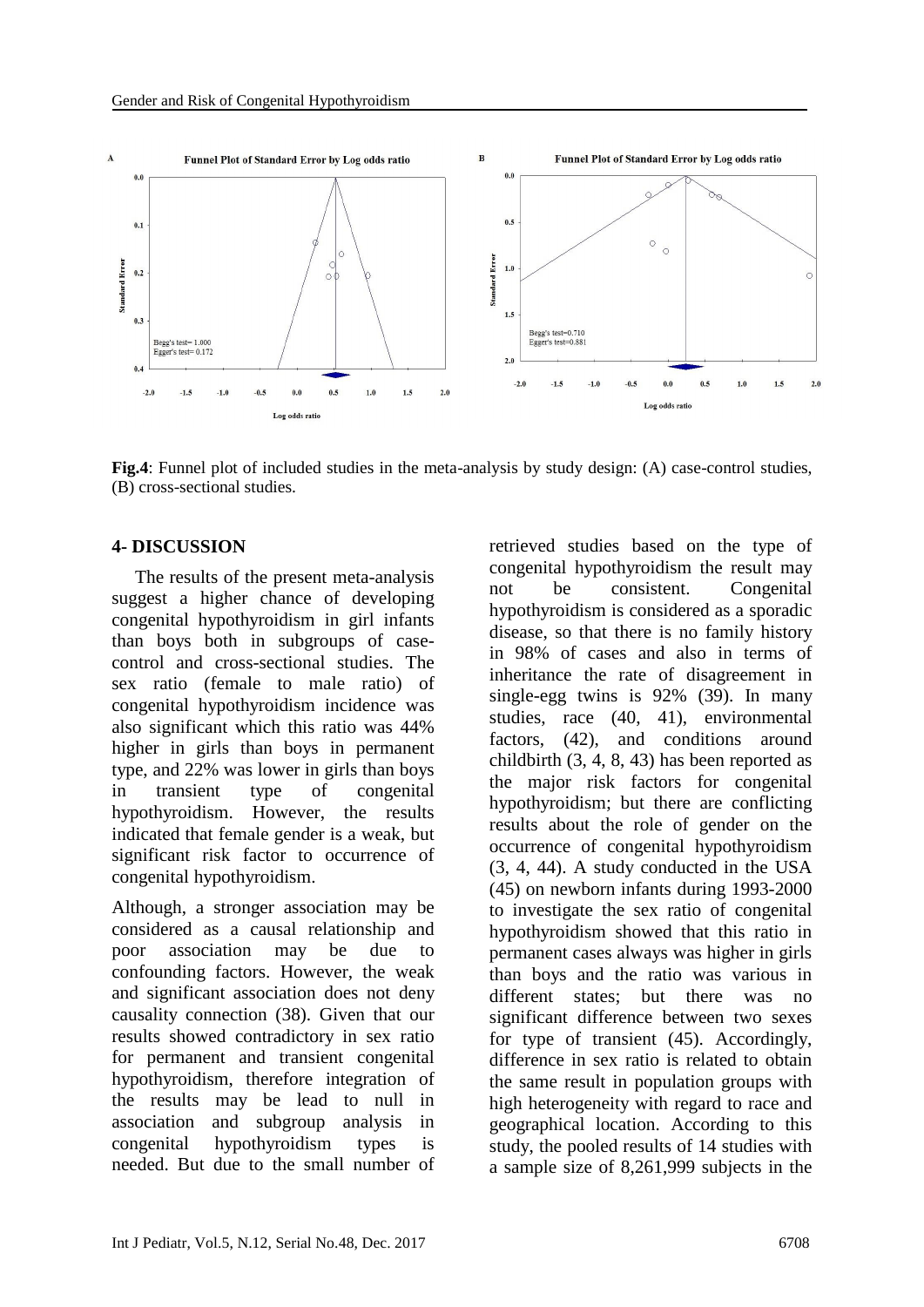different geographical areas of the world with different races could be a significant support for having higher chance of female gender to occurrence of congenital hypothyroidism (45). Although, it is still unclear the reasons for why odds of morbidity in female is higher than boy infants, but the results of a study revealed that the interaction of gender and birth season (summer) increases the likelihood of developing congenital hypothyroidism (46). On the other hand, the gender differences in transient congenital hypothyroidism with boy infants at a higher risk may have been masked by some reasons. There was evidence of heterogeneity and also the sample size was small by subgroup analysis.

## **4-1. Limitations of the study**

There was a potential limitation in this meta-analysis. The included studies have not reported their results by type of congenital hypothyroidism (permanent or transient). We, therefore, could not conduct subgroup analysis based on the type of congenital hypothyroidism. Another limitation regarding search of grey literature is not only for our study but also for the most of the meta-analyses. Despite its limitation, this meta-analysis is the first to explore strong evidence about the effect of gender on the occurrence of congenital hypothyroidism specifically with high sample size among different geographical regions and races.

## **5- CONCLUSION**

 The results of this meta-analysis provide evidence for a higher risk in girl gender for developing congenital hypothyroidism. More epidemiological and clinical studies are needed to explore why girl gender is at increased risk of congenital hypothyroidism compared with boy.

## **6- AUTHORS' CONTRIBUTION**

All authors contributed equally and participated in the data extraction, analysis and interpretation. All authors critically reviewed, refined and approved the manuscript.

## **7- CONFLICT OF INTEREST:** None.

## **8-ACKNOWLEDGMENTS**

This study was extracted from a project which was funded and supported by the Research Deputy of Kermanshah University of Medical Sciences (No. 3005195). The authors declare that there is no conflict of interest.

## **9- REFERENCES**

1. Rastogi MV, LaFranchi SH. Congenital hypothyroidism. Orphanet J Rare Dis. 2010;5:17.

2. Chen CY, Lee KT, Lee CT, Lai WT, Huang YB. Epidemiology and clinical characteristics of congenital hypothyroidism in an Asian population: a nationwide populationbased study. J Epidemiol. 2013;23(2):85-94.

3. Abdelmoktader AM. Risk factors for congenital hypothyroidism in Egypt: results of a population case-control study (2003-2010). Ann Saudi Med. 2013;33(3):273-6.

4. Rezaeian S, Poorolajal J, Moghimbegi A, Esmailnasab N. Risk factors of congenital hypothyroidism using propensity score: a matched case-control study. J Res Health Sci. 2013;13(2):151-6.

5. Langham S, Hindmarsh P, Krywawych S, Peters C. Screening for congenital hypothyroidism: comparison of borderline screening cut-off points and the effect on the number of children treated with levothyroxine. Eur Thyroid J. 2013;2(3):180- 6.

6. Veisani Y, Sayehmiri K, Rezaeian S, Delpisheh A. Congenital hypothyroidism screening program in Iran: a systematic review and meta-analysis. Iran J Pediatr. 2014;24(6):665-72.

7. Hassanzadeh J, Moradi N, Esmailnasab N, Rezaeian S, Bagheri P, Armanmehr V. The Correlation between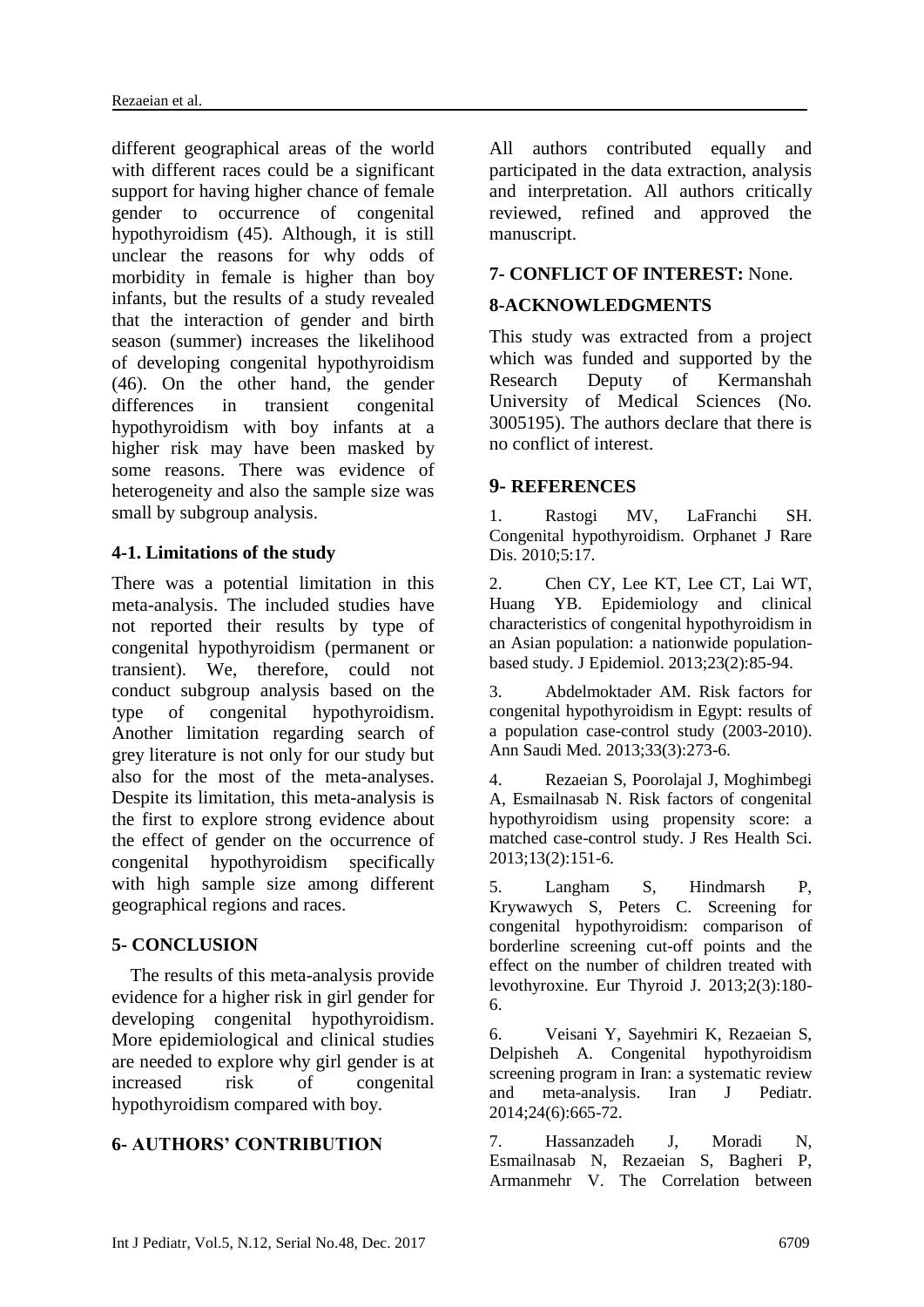Gender Inequalities and Their Health Related Factors in World Countries: A Global Cross-Sectional Study. Epidemiology Research International. 2014;2014:521569.

8. Medda E, Olivieri A, Stazi MA, Grandolfo ME, Fazzini C, Baserga M, et al. Risk factors for congenital hypothyroidism: results of a population case-control study (1997-2003). Eur J Endocrinol. 2005;153(6):765-73.

9. Albert BB, Cutfield WS, Webster D, Carll J, Derraik JG, Jefferies C, et al. Etiology of Increasing Incidence of Congenital Hypothyroidism in New Zealand from 1993- 2010 J Clin Endocrinol Metab 2012;97(9):3155-60.

10. Zeinalzadeh AH, Talebi M. Neonatal screening for congenital hypothyroidism in East Azerbaijan, Iran: the first report. J Med Screen. 2012;19:123-6.

11. Dalili S, Rezvany SM DA, Medghalchi A, Mohammadi H, Dalili H, Mirzanejad M, Gholamnezhad H, Amirhakimi A. Congenital hypothyroidism: a review of the risk factors. Acta Med Iran. 2012;50(11):735- 9.

12. Dorreh F, Chaijan PY, Javaheri J, Zeinalzadeh AH. Epidemiology of congenital hypothyroidism in Markazi Province, Iran. J Clin Res Pediatr Endocrinol. 2014;6(2):105- 10.

13. Malik BA, Butt MA. Is delayed diagnosis of hypothyroidism still a problem in Faisalabad, Pakistan. J Pak Med Assoc. 2008;58(10):545-9.

14. Ghafoor F, Mohsin SN, Mukhtar S, Younas S, Hussain W. Newborn Screening for Congenital Hypothyroidism in a Public Sector Hospital. Pak J Med Res. 2013;52(2):39-41.

15. von Elm E, Altman DG, Egger M, Pocock SJ, Gøtzsche PC, Vandenbroucke JP, et al. Strengthening the Reporting of Observational Studies in Epidemiology (STROBE) statement: guidelines for reporting observational studies. BMJ. 2007;335(7624):806-8.

16. Kurinczuk JJ, Bower C, Lewis B, Byrne G. Congenital hypothyroidism in Western Australia 1981-1998. J Paediatr Child Health. 2002;38(2):187-91.

17. Zhou J, Luo J, Zhao H, Wang J, Lin F, Zhang H, et al. [Risk factors of 125 cases of neonatal congenital hypothyroidism during perinatal period]. Zhonghua Liu Xing Bing Xue Za Zhi. 2015;36(7):747-51.

18. Sepandi M, Holakoei Naeini K, Yarahmadi S, Haghdoost AA, Nejat S. Risk factors of congenital hypothyroidism in Fars Province (2003-2006). Journal of the School of Public Health and Institute of Public Health Research. 2009;7(1):35-45.

19. Anastasovska V, Koviloska R, Kocova M. High incidence of congenital hypothyroidism in one region of the republic of macedonia. Balkan journal of medical genetics : BJMG. 2014;17(1):31-6.

20. Golbahar J, Al-Khayyat H, Hassan B, Agab W, Hassan E, Darwish A. Neonatal screening for congenital hypothyroidism: a retrospective hospital based study from Bahrain. Journal of pediatric endocrinology & metabolism: JPEM. 2010;23(1-2):39-44.

21. Mikelsaar RV, Zordania R, Viikmaa M, Kudrjavtseva G. Neonatal screening for congenital hypothyroidism in Estonia. J Med Screen. 1998;5(1):20-1.

22. Law WY, Bradley DM, Lazarus JH, John R, Gregory JW. Congenital hypothyroidism in Wales (1982-1993): demographic features, clinical presentation and effects on early neurodevelopment. Clinical endocrinology. 1998;48(2):201-7.

23. Gu YH, Kato T, Harada S, Inomata H, Saito T, Aoki K. Seasonality in the incidence of congenital hypothyroidism in Japan: gender-specific patterns and correlation with temperature. Thyroid : official journal of the American Thyroid Association. 2007;17(9):869-74.

24. Kocova M, Anastasovska V, Sukarova-Angelovska E, Tanaskoska M, Taseva E. Clinical practice: experience with newborn screening for congenital hypothyroidism in the Republic of Macedonia - a multiethnic country. European journal of pediatrics. 2015;174(4):443-8.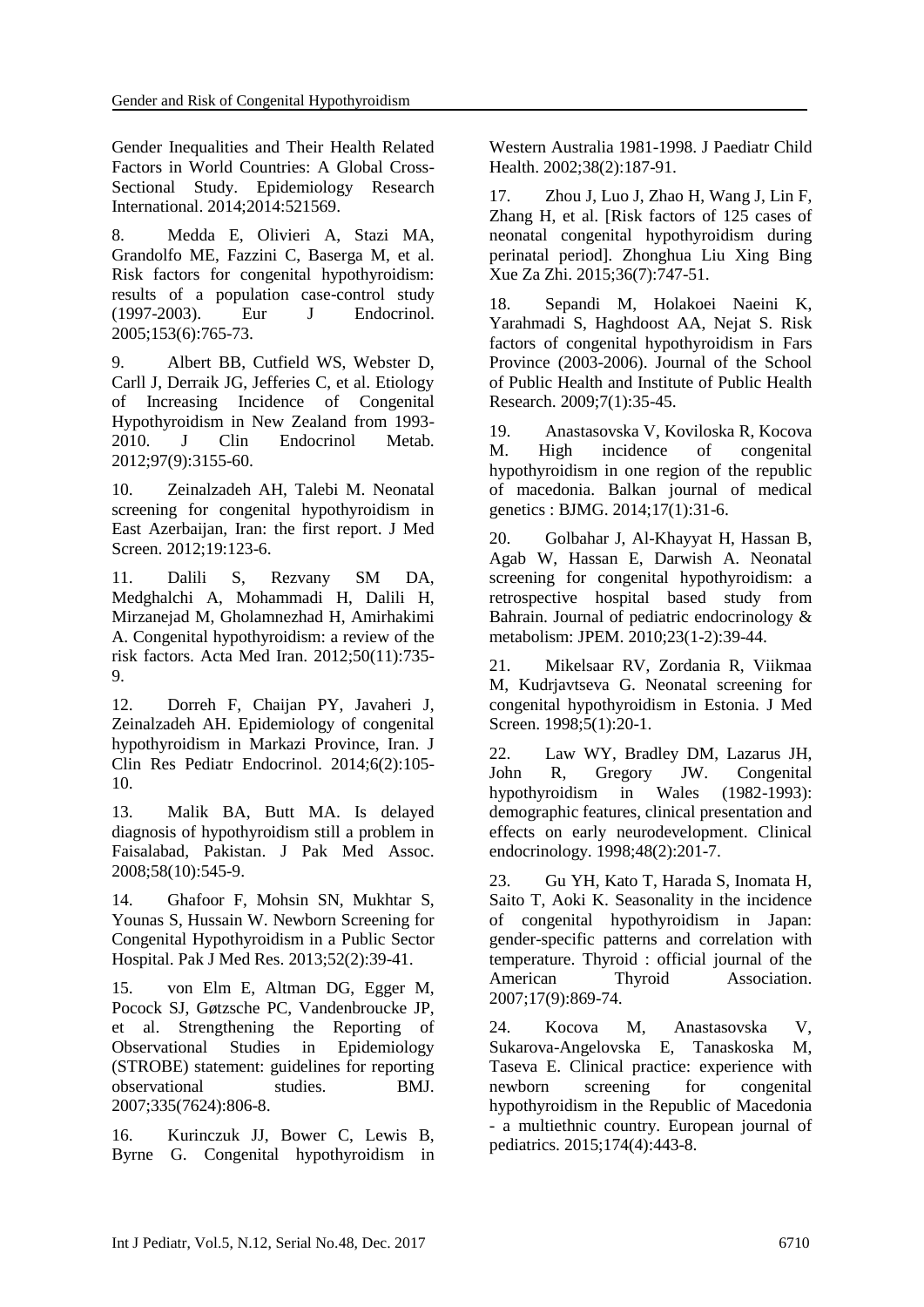25. Henry G, Sobki SH, Othman JM. Screening for congenital hypothyroidism. Saudi medical journal. 2002;23(5):529-35.

26. Unachak K, Dejkhamron P. Primary congenital hypothyroidism: clinical characteristics and etiological study. Journal of the Medical Association of Thailand  $=$ Chotmaihet thangphaet. 2004;87(6):612-7.

27. Price DA, Ehrlich RM, Walfish PG. Congenital hypothyroidism: Clinical and laboratory characteristics in infants detected by neonatal screening. Archives of Disease in Childhood. 1981;56(11):845-51.

28. Al-Maghamsi MS, Al-Hawsawi ZM, Ghulam GN, Okasha AM. Screening for congenital hypothyroidism in North-West region of Saudi Arabia. Saudi Medical Journal. 2002;23(12):1518-21.

29. Jacobsen BB, Brandt NJ. Congenital hypothyroidism in Denmark. Archives of Disease in Childhood. 1981;56(2):134-6.

30. Skordis N, Toumba M, Savva SC, Erakleous E, Topouzi M, Vogazianos M, et al. High prevalence of congenital hypothyroidism in the Greek Cypriot population: results of the neonatal screening program 1990-2000. Journal of pediatric endocrinology & metabolism: JPEM. 2005;18(5):453-61.

31. Zhao DH, Shen Y, Gong JM, Meng Y, Su L, Zhang X. Newborn screening for congenital hypothyroidism in Henan province, China. Clinica chimica acta; international journal of clinical chemistry. 2016;452:58-60.

32. Vela M, Gamboa S, Loera-Luna A, Blanca Estela-Aguirre, Pérez-Palacios G, Velázquez A. Neonatal screening for congenital hypothyroidism in Mexico: experience, obstacles, and strategies. J Med Screen. 1999;6:77–9.

33. Waller DK, Anderson JL, Lorey F, Cunningham GC. Risk factors for congenital hypothyroidism: an investigation of infant's birth weight, ethnicity, and gender in California, 1990-1998. Teratology. 2000;62(1):36-41.

34. Delvecchio M, Vigone MC, Wasniewska M, Weber G, Lapolla R, Popolo PP, et al. Final height in Italian patients with congenital hypothyroidism detected by neonatal screening: a 20-year observational study. [Ital J Pediatr.](https://www.ncbi.nlm.nih.gov/pubmed/26511640) 2015;41:82. doi: 10.1186/s13052-015-0190-y.

35. Hashemipour M, Ghasemi M, Hovsepian S, Heiydari K, Sajadi A, Hadian R, et al. Prevalence of Permanent Congenital Hypothyroidism in Isfahan-Iran. International Journal of Preventive Medicine. 2013;4(12):1365-70.

36. Borenstein M, Hedges LV, Higgins JPT, Rothstein HR. Introduction to Meta-Analysis: John Wiley and Sons, Ltd; 2009.

37. Liberati A, Altman DG, Tetzlaff J, Mulrow C, Gøtzsche PC, Ioannidis JP, et al. The PRISMA statement for reporting systematic reviews and meta-analyses of studies that evaluate healthcare interventions: explanation and elaboration. BMJ. 2009;339:b2700.

38. Rothman KJ, Greenland S, Lash TL. Modern epidemiology: Lippincott Williams and Wilkins; 2008.

39. Perry R, Heinrichs C, Bourdoux P, Khoury K, Szöts Fo, Dussault JH, et al. Discordance of monozygotic twins for thyroid dysgenesis: implications for screening and for molecular pathophysiology. The Journal of Clinical Endocrinology & Metabolism. 2002;87(9):4072-7.

40. Stoppa-Vaucher S, Van Vliet G, Deladoëy J. Variation by ethnicity in the prevalence of congenital hypothyroidism due to thyroid dysgenesis. Thyroid : official journal of the American Thyroid Association. 2011;21(1):13-8.

41. Hinton CF, Harris KB, Borgfeld L, Drummond-Borg M, Eaton R, Lorey F, et al. Trends in incidence rates of congenital hypothyroidism related to select demographic factors: data from the United States, California, Massachusetts, New York, and Texas. Pediatrics. 2010;125(Supplement 2):S37-S47.

42. Ordookhani A, Padyab M, Goldasteh A, Mirmiran P, Richter J, Azizi F. Seasonal variation of neonatal transient hyperthyrotropinemia in Tehran province, 1998–2005. Chronobiology international. 2010;27(9-10):1854-69.